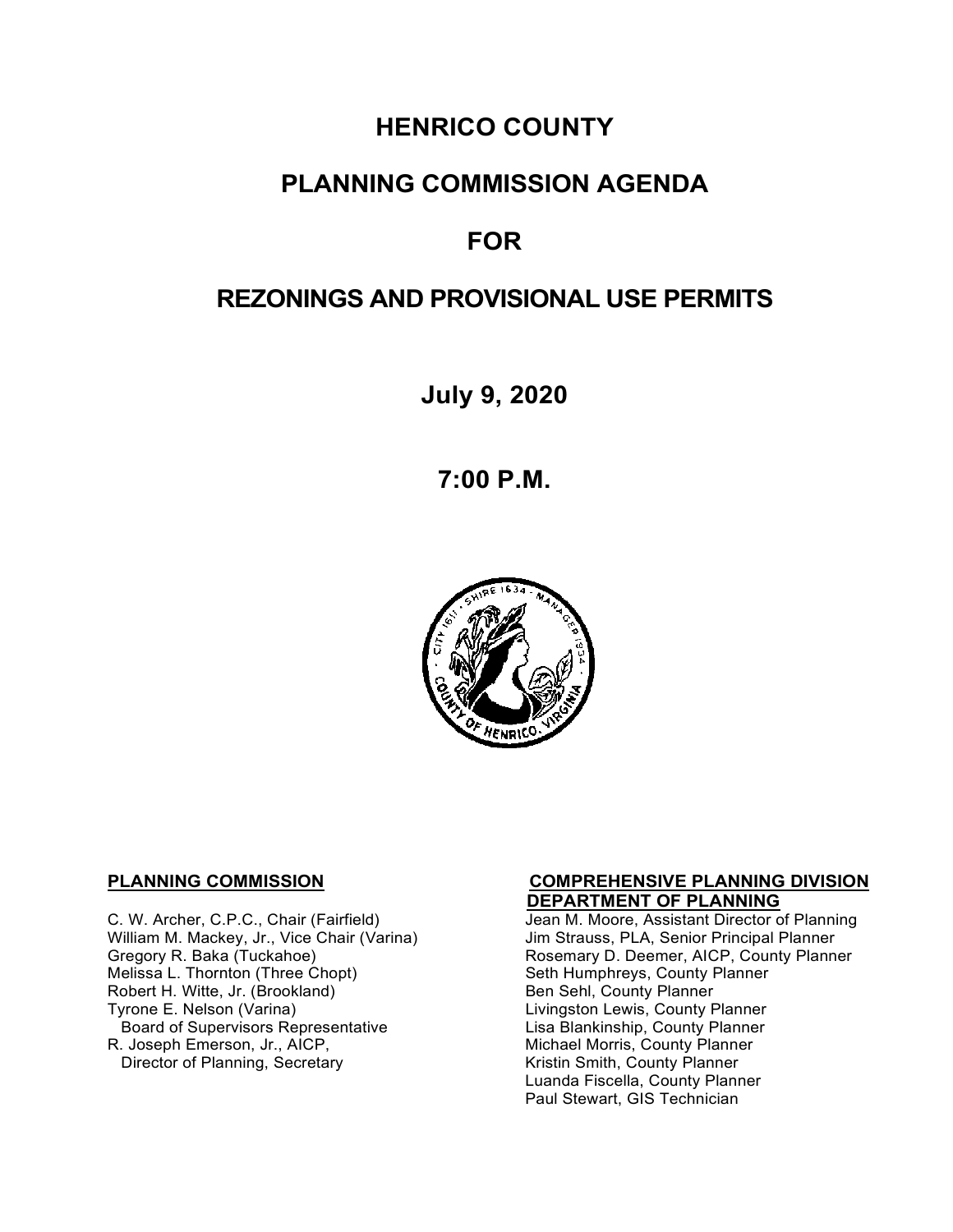#### **PLANNING COMMISSION REZONING MEETING FINAL AGENDA July 9, 2020**

#### **BEGINNING AT 5:30 P.M.**

**WORK SESSION:** The Planning Commission will hold a work session in the Board Meeting Room to continue discussing revisions to the Zoning Ordinance.

**BEGINNING AT 7:00 P.M.**

**WELCOME:**

**PLEDGE OF ALLEGIANCE:**

**RECOGNITION OF NEWS MEDIA:**

**CALL TO ORDER:**

**REQUESTS FOR WITHDRAWALS AND DEFERRALS: (0); (5)** 

**REQUESTS FOR EXPEDITED ITEMS: (1)** 

**CASES TO BE HEARD: (5)** 

### **BROOKLAND:**

**REZ2020-00023 Eric Layman:** Request to amend proffers accepted with Rezoning case C-8C-03 on Parcel 755-768-5053 located on the west line of Springfield Road (State Road 157) approximately 285' north of its intersection with Olde Milbrooke Way. The applicant proposes to amend proffers regarding access to Springfield Road. The existing zoning is R-3C One-Family Residence District. The 2026 Comprehensive Plan recommends Suburban Residential 2, density should not exceed 3.4 units per acre. **Staff – Ben Sehl** 

**Recommended for Approval**

#### **VARINA:**

#### *(Deferred from the June 11, 2020 Meeting)*

**REZ2020-00015 Andrew Condlin for Godsey Properties, Inc.:** Request to conditionally rezone from A-1 Agricultural District, R-5AC General Residence District (Conditional), RTHC Residential Townhouse District (Conditional), and B-2C Business District (Conditional) to R-5AC General Residence District (Conditional) (16.319 acres), RTHC Residential Townhouse District (Conditional) (68.567 acres), and B-2C Business

**July 10, 2020**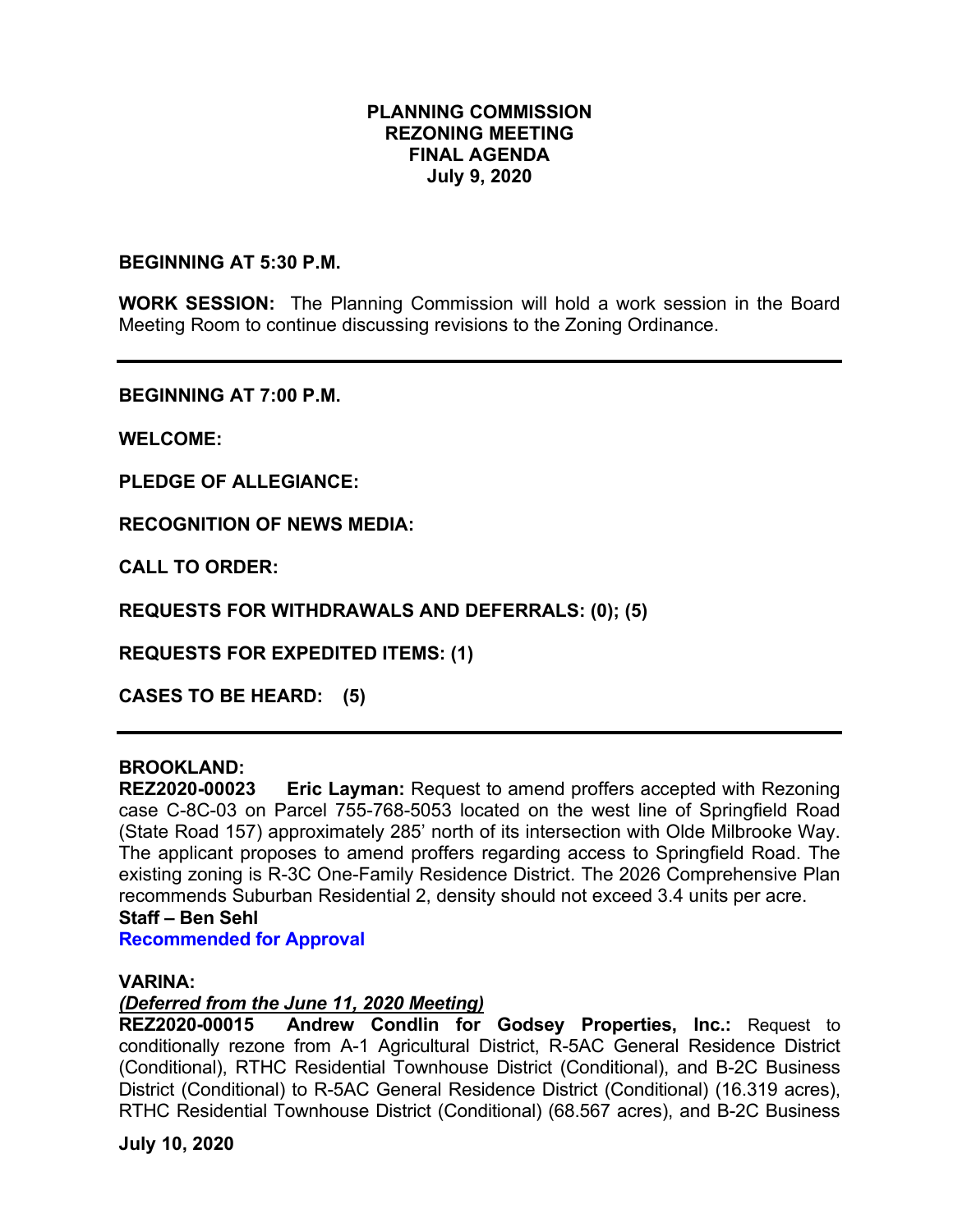District (Conditional) (12.946 acres) part of Parcel 834-714-5632, and Parcels 834-713- 8189, 834-714-7258, 834-714-9609, 836-713-7564, and 837-713-0631 containing 97.832 acres located at the northeast and northwest intersection of E. Williamsburg Road (U.S. Route 60) and Drybridge Road. The applicant proposes a mixed-use development. The R-5A District allows no more than 6 units per acre. The RTH District allows no more than 9 units per acre. The uses will be controlled by zoning ordinance regulations and proffered conditions. The 2026 Comprehensive Plan recommends Suburban Residential 2, density should not exceed 3.4 units per acre, Urban Residential (density between 3.4 and 6.8 units per acre), Office, Commercial Concentration, and Environmental Protection Area. The site is located in the Airport Safety Overlay District. **Staff – Ben Sehl Recommended for Approval**

#### **FAIRFIELD:**

#### *(Deferred from the June 11, 2020 Meeting)*

**REZ2020-00016 Andrew Condlin for Wilton Acquisition, LLC/Stanley Martin:** Request to conditionally rezone from A-1 Agricultural District and R-6C General Residence Districts (Conditional) to R-5AC (20.75 acres) and R-6C (11.98 acres) General Residence Districts (Conditional) on part of Parcels 785-758-9980, 785-759-8052, 786-759-6600, - 6815 and Parcels 784-757-9571, -9581, -9390, 784-758-8345, -9103, -9251, -9817, 785- 757-0889, -2698, 785-758-0057, -0968, -1023, -1774, -1828, -2580, - 2935, -3304, - 3485, -4243, -4511, -5283, -5317, -5551, -6456, -6526, -6583, -7735, -8854, -9568, and 786-758-0555 containing 32.73 acres located on the north line of Scott Road between Interstate 95 and Aberdeen Street. The applicant proposes a residential development of townhomes and single-family dwellings. The R-5A District allows no more than 6 units per acre. The R-6 District allows a maximum gross density of 19.8 units per acre. The uses will be controlled by zoning ordinance regulations and proffered conditions. The 2026 Comprehensive Plan recommends Planned Industry. **Staff – Lisa Blankinship Recommended for Approval**

#### *(Deferred from the June 11, 2020 Meeting)*

**PUP2020-00010 Andrew Condlin for Wilton Acquisition, LLC/Stanley Martin:** Request for a Provisional Use Permit under Sections 24-13.4(c), 24-120 and 24-122.1 of Chapter 24 of the County Code to allow adjustable side setbacks for lots within the R-5A General Residence District on part of Parcels 785-758-3485, -5283, 785-759-8052 and Parcels 784-757-9390, -9571, -9581, 784-758-8345, -9103, -9251, -9817, 785-757-0889, -2698, 785-758-0057, -0968, -1023, -1774, -1828, -2580, -2935, -3304, -4243, -4511, - 5317, -5551 -6456, -6526, -7735 located on the north line of Scott Road between Interstate 95 and Aberdeen Street. The existing zoning is A-1 Agricultural District and R-6C General Residence District (Conditional). R-5A zoning district is proposed with REZ2020-00016. The R-5A District allows an overall maximum density of 6 units per acre. The 2026 Comprehensive Plan recommends Planned Industry. **Staff – Lisa Blankinship Recommended for Approval**

**REZ2020-00022 Jeffrey P. Geiger for Green Clean Auto Wash, LLC:** Request to amend proffers accepted with Rezoning case C-43C-82 on Parcel 784-756-5766 located on the north line of E. Parham Road (State Route 73) approximately 190' east of its intersection with Brook Road (U.S. Route 1). The applicant proposes to amend proffers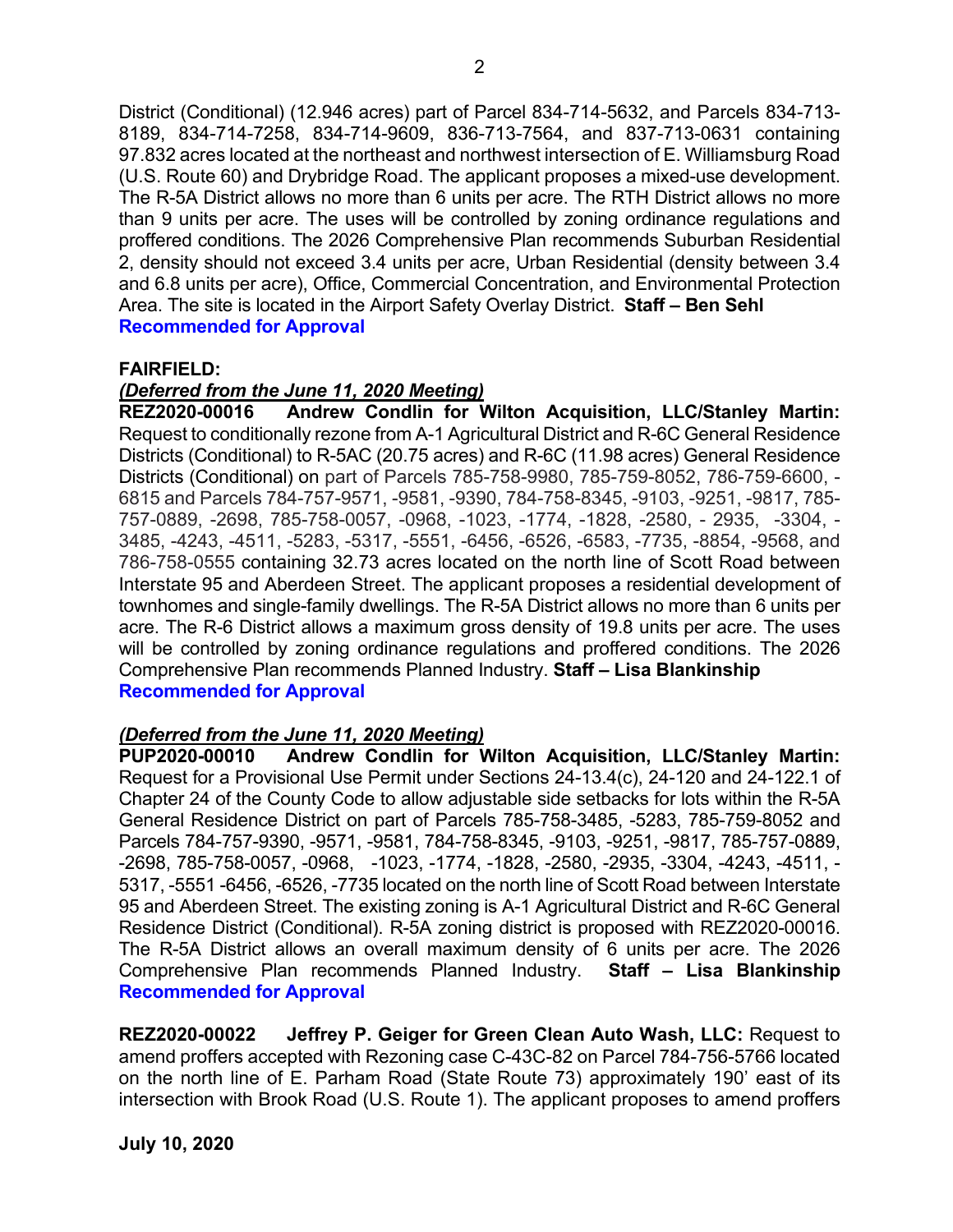regarding accessory uses. The existing zoning is B-3C Business District (Conditional). The 2026 Comprehensive Plan recommends Urban Residential where density should range from 3.4 units to 6.8 units per acre. The site is located in the Enterprise Zone. **Staff – Mike Morris (Deferral Requested to the August 13, 2020 Meeting) Deferred to the August 13, 2020 Meeting**

3

#### **THREE CHOPT:**

### *(Deferred from the June 11, 2020 Meeting)*

**REZ2020-00021 Kain Road Investors, LLC:** Request to conditionally rezone from A-1 Agricultural District to R-5AC General Residence District (Conditional) part of Parcels 738-767-7472 and 739-767-0559 containing 5.959 acres located on the north line of Kain Road approximately 230' west of its intersection with Pouncey Tract Road (State Route 271). The applicant proposes a residential development of detached dwellings for sale with zero lot lines. The R-5A District allows no more than 6 units per acre. The use will be controlled by zoning ordinance regulations and proffered conditions. The 2026 Comprehensive Plan recommends Suburban Mixed-Use, density should not exceed 4 units per acre. **Staff – Lisa Blankinship (Expedited Agenda Requested) Recommended for Approval**

**REZ2020-00018 James W. Theobald for Pouncey Place LLC:** Request to conditionally rezone from B-2C Business District (Conditional) to R-6C General Residence District (Conditional) Parcel 740-765-2150 containing 9.7501 acres located at the southeast intersection of Pouncey Tract Road and Twin Hickory Lake Drive. The applicant proposes a mixed-use community. The R-6 District allows a maximum gross density of 19.8 units per acre. The uses will be controlled by zoning ordinance regulations and proffered conditions. The 2026 Comprehensive Plan recommends Commercial Concentration. The site is in the West Broad Street Overlay District. **Staff – Ben Sehl (Deferral Requested to the August 13, 2020 Meeting) Deferred to the August 13, 2020 Meeting**

**PUP2020-00008 James W. Theobald for Pouncey Place LLC:** Request for a Provisional Use Permit under Sections 24-36.1(b) 24-120 and 24-122.1 of Chapter 24 of the County Code to allow a mixed-use community development on Parcel 740-765-2150 located at the southeast intersection of Pouncey Tract Road and Twin Hickory Lake Drive. The existing zoning is B-2C Business District (Conditional). R-6C zoning district is proposed for with REZ2020-00018. The 2026 Comprehensive Plan recommends Commercial Concentration. The site is in the West Broad Street Overlay District. **Staff – Ben Sehl (Deferral Requested to the August 13, 2020 Meeting)**

**Deferred to the August 13, 2020 Meeting**

#### **TUCKAHOE:**

**REZ2020-00019 James W. Theobald for the Rebkee Company:** Request to conditionally rezone from B-2C Business District (Conditional) to R-6C General Residence District (Conditional) Parcels 739-754-5257 and 739-754-6982 containing 7.912 acres located at the southwest intersection of John Rolfe Parkway and Church Road. The applicant proposes a mixed-use community. The R-6 District allows a maximum gross density of 19.8 units per acre. The uses will be controlled by zoning